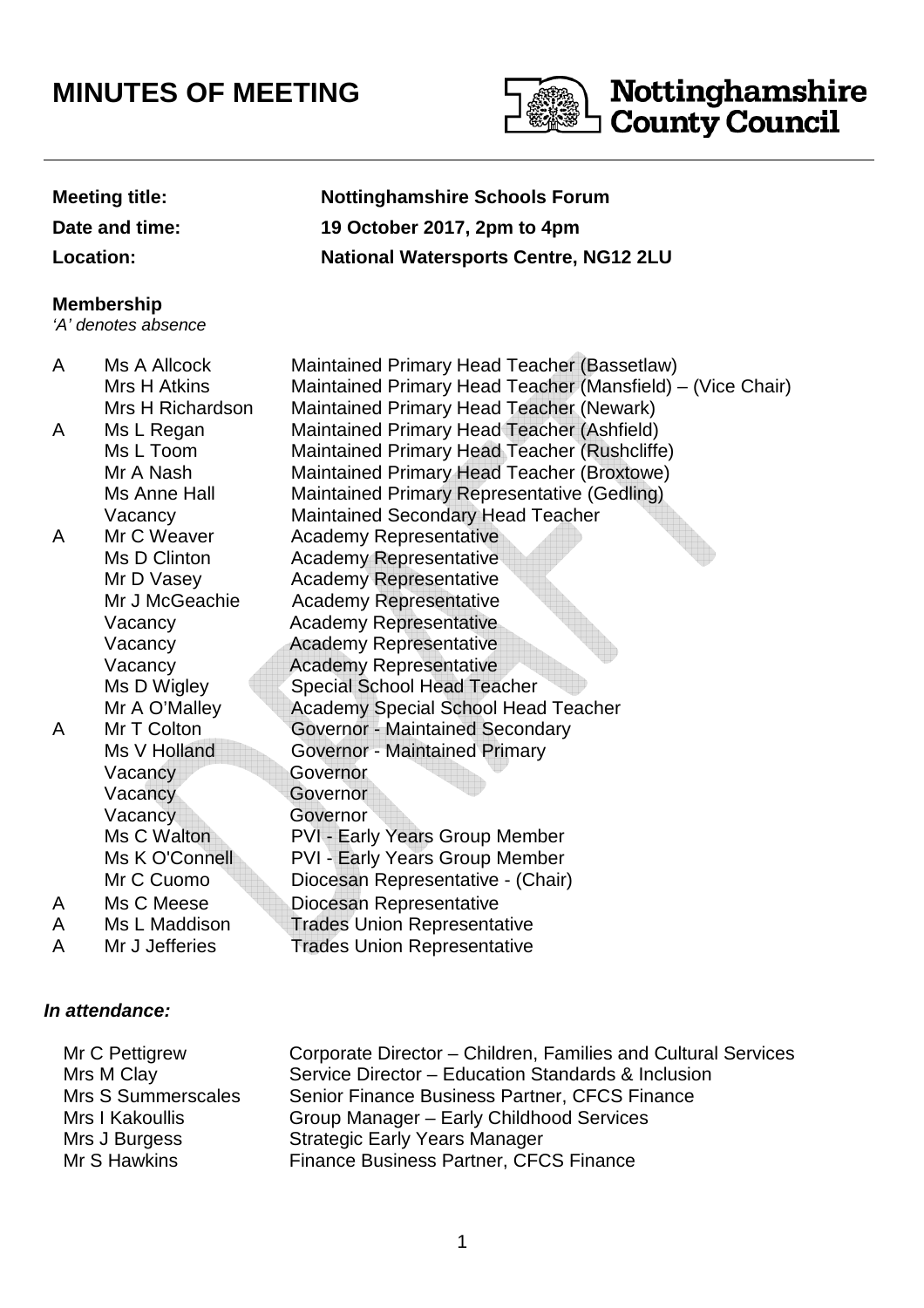| $\overline{1}$ . | Welcome                                                                                                                                                                                                                                                                                                                                                                                            |               |
|------------------|----------------------------------------------------------------------------------------------------------------------------------------------------------------------------------------------------------------------------------------------------------------------------------------------------------------------------------------------------------------------------------------------------|---------------|
|                  | Carlo Cuomo welcomed all members to the meeting.                                                                                                                                                                                                                                                                                                                                                   |               |
| 2.               | <b>Apologies for absence</b>                                                                                                                                                                                                                                                                                                                                                                       |               |
|                  | Apologies were received from Craig Weaver, James Mcgeachie and Tony Colton.                                                                                                                                                                                                                                                                                                                        |               |
| 3.               | Minutes of the Schools Forum 19th September 2017                                                                                                                                                                                                                                                                                                                                                   | <b>ACTION</b> |
|                  | Item 4 - Schools Forum Membership<br>Carlo Cuomo gave an update on the vacancies of the Schools Forum and explained<br>the upcoming process for nominating new members.<br>Carlo also explained that only agreed substitutes can participate in Schools Forum<br>meetings and that co-opted members should have completed a 'by proxy' form to<br>transfer voting rights for a particular meeting. |               |
|                  | Item 5b - Independent Non Maintained Schools/ Alternative Provision budget<br>pressure                                                                                                                                                                                                                                                                                                             |               |
|                  | Debbie Clinton asked for an update on the timescale for the High Needs Block<br>review.                                                                                                                                                                                                                                                                                                            |               |
|                  | Marion Clay confirmed that NCC had agreed the appointment of a consultant to carry<br>out the review and that preparation and scoping of the review had taken place. The<br>review is intended to begin in January with outcomes available in March and the final<br>report by the end of the summer term.                                                                                         |               |
| 4.               | Item 4a - 2018/19 Schools Funding and Local Funding Formula Consultation                                                                                                                                                                                                                                                                                                                           |               |
|                  | Sue Summerscales introduced the paper and gave an update on the issues that<br>NCC had been experiencing with the EFSA's modelling tool. Sue explained that the<br>financial models which accompanied the report were only illustrative and would not<br>be final allocations.                                                                                                                     |               |
|                  | Sue explained that due to the problems with the modelling tool NCC would not be<br>able to begin the consultation period on the 30 October as had been planned and<br>suggested delaying the start date until the 7 November.                                                                                                                                                                      |               |
|                  | It was agreed that a working party of Forum members and NCC officers should meet<br>on Monday 30 October to finalise the content of the consultation document and the<br>accompanying models.                                                                                                                                                                                                      |               |
|                  | Ly Toom requested modelling of the impact on various High Needs budgets should<br>the transfer between the Schools block and High needs block be voted against.                                                                                                                                                                                                                                    |               |
|                  | Item 4b - Early Years Funding Proposals                                                                                                                                                                                                                                                                                                                                                            |               |
|                  | Irene Kakoullis introduced the paper and highlighted the key changes that were<br>being proposed from the 2017/18 funding formula.                                                                                                                                                                                                                                                                 |               |
|                  | Irene explained the reasons for the proposal to reduce hourly rates paid to providers<br>by £0.01 per hour in order to supplement the SEN Inclusion fund.                                                                                                                                                                                                                                          |               |
|                  | Irene also explained that feedback from providers suggested that it was hard for<br>them to attend Children in Need and Child protection Plan meetings and this was the<br>rationale for the alternative deprivation factor that would be consulted on.                                                                                                                                            |               |
|                  | Karen O Connell confirmed that the alternative deprivation factor criteria would be<br>good for providers who attend meetings.                                                                                                                                                                                                                                                                     |               |
|                  | Chris Walton requested a breakdown of the services funded centrally from the Early<br>Years Block.                                                                                                                                                                                                                                                                                                 | IK            |